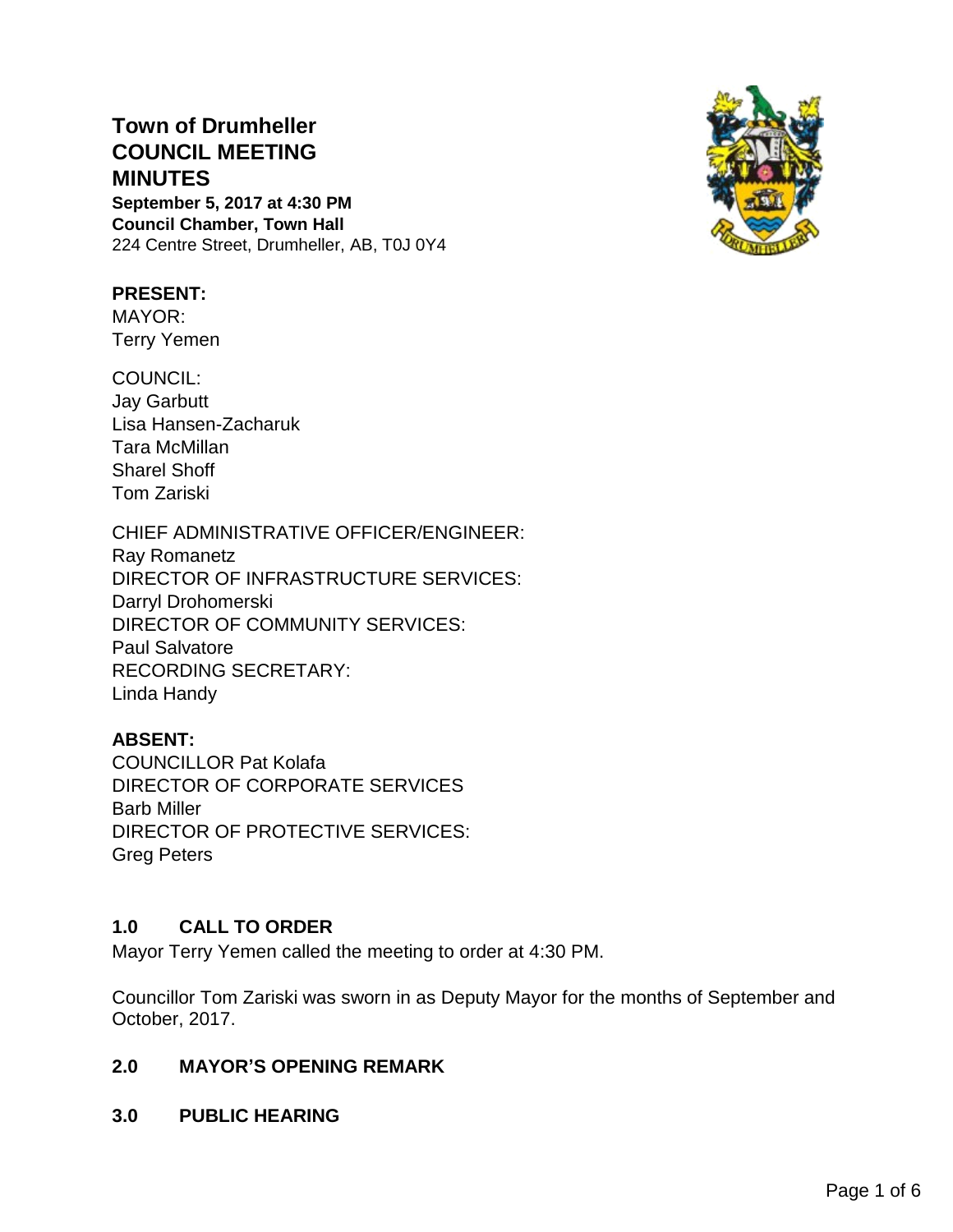Regular Council Meeting Minutes September 5, 2017

# **4.0 ADOPTION OF AGENDA**

Mayor Terry Yemen stated that the RFD – Purchasing Policy will be moved to Item 8.1.1 under the CAO.

**MO2017.109** Hansen-Zacharuk, Garbutt moved to adopt the agenda as amended. Carried unanimously.

## **5.0 MINUTES**

# **5.1. ADOPTION OF REGULAR COUNCIL MEETING MINUTES**

5.1.1 Regular Council Meeting Minutes of August 21, 2017

**MO2017.110** Hansen-Zacharuk, Shoff moved to adopt the Regular Council Meeting Minutes of August 21, 2017 as presented. Carried unanimously.

#### **5.2. MINUTES OF MEETING PRESENTED FOR INFORMATION**

5.2.1 Municipal Planning Commission Meeting Minutes of July 27, 2017

#### **5.3. BUSINESS ARISING FROM THE MINUTES**

- **6.0 DELEGATIONS**
- **7.0 COMMITTEE OF THE WHOLE RECOMMENDATIONS**
- **8.0 REQUEST FOR DECISION REPORTS**

#### **8.1 CAO**

#### 8.1.1 RFD – Purchasing Policy C-02-17

R. Romanetz advised that Administration undertook a detailed review of the Town's Purchasing Policy following Drumheller Chamber's Business Advocacy Committee's presentation to Council on May 8<sup>th</sup>, 2017. Administration researched an inclusion of a local preference clause with other municipalities. As well, several amendments to the Purchasing Policy were needed relating to the existing rules under the federal / provincial government's New West Partnership Trade Agreements as well as adding more definitions, a local preference clause and postings of opportunities and results on the Town's website. He further advised that the draft policy was forwarded to the Chamber on August 11<sup>th</sup> for their comments and as requested, Administration has included a clause that the Town will post bid opportunities for goods and services between \$5,000 and \$75,000 on the Town's website. No further recommendations have come forward and Administration recommends that Council approve the policy as presented.

**MO2017.111** Hansen-Zacharuk, McMillan moved to approve the Purchasing Policy C-02-17 as presented.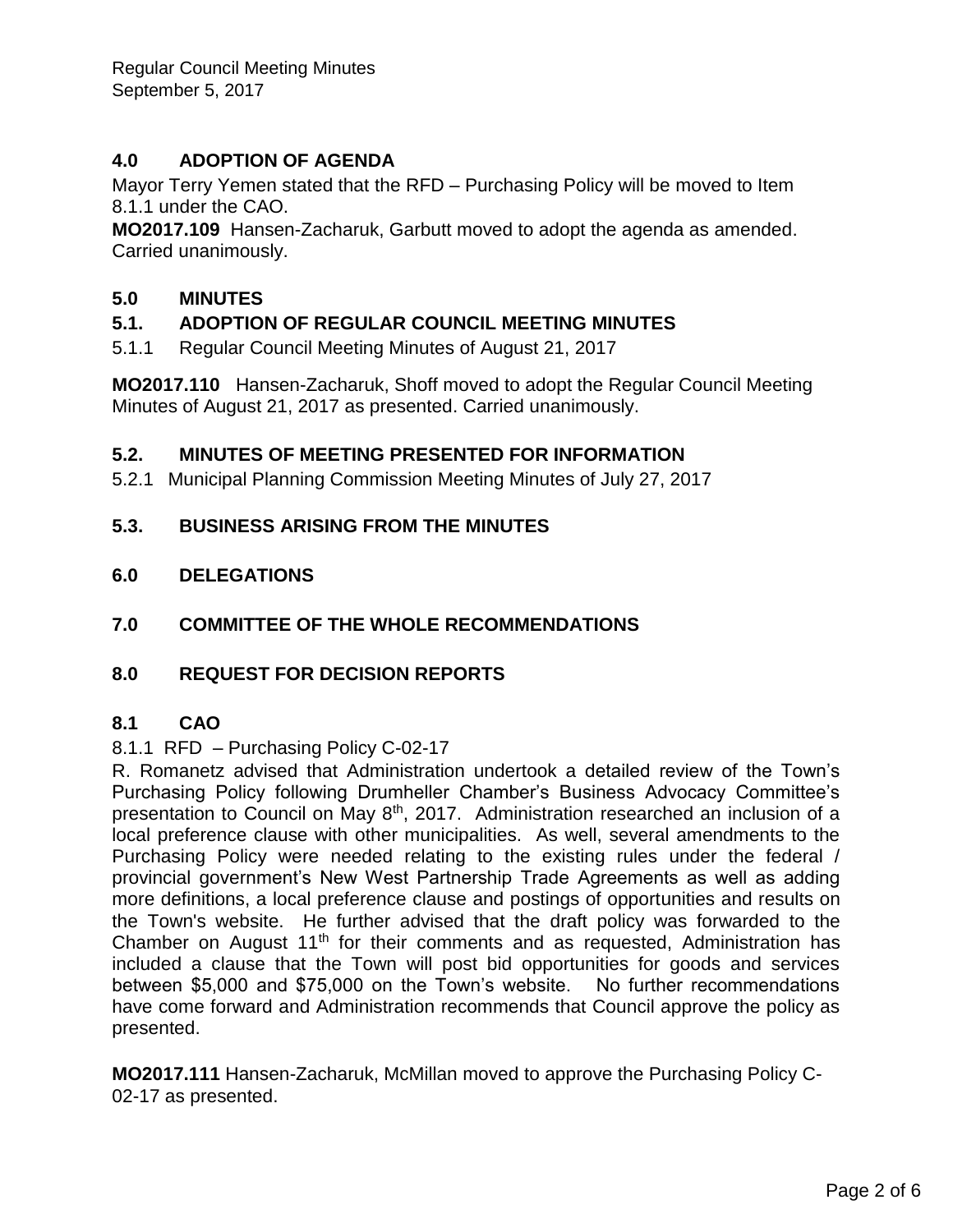Regular Council Meeting Minutes September 5, 2017

#### Questions from Council:

Councillor J. Garbutt asked if the Town's website was user friendly and what processes would be involved for interested bidders to find the opportunities and results?

D. Drohomerski explained that the Town's web designer has created a template and the Town's assigned staff would be trained to upload the documents for bid opportunities and results. R. Romanetz explained that staff will be packaging goods into larger quantities to make it more equitable and to reduce the redundancy of postings bids. He further explained that those items under \$5,000 (direct purchases) do not require this process. Councillor J. Garbutt requested two changes under Clause 8.1 "*Preference may will be given to suppliers operating from taxable property within Drumheller where all bids or quotations offered for consideration are deemed equal. Local suppliers may will be granted a pre-tax price differential preference of 5% over other suppliers on individual purchases up to Twenty-Five Thousand (\$25,000), provided that with the exception of price, all things are considered equal once specifications and terms have been reviewed*." Council agreed to the change. Councillor S. Shoff questioned whether staff will continue to look at local prices first when making direct purchases? R. Romanetz advised that staff will be encouraged to buy as competitively and fairly as possible based on quotations however this is not exclusive to suppliers in Drumheller. D. Drohomerski stated that staff will compare prices prior to buying and as in the past, will not normally go outside of Drumheller for smaller purchases. He further explained that managers will be questioning staff to ensure they are following the policy.

R. Romanetz advised that opportunities for bidding will be posted from \$5,000 - \$75,000 as identified within the policy and as the Chamber requested. Councillor L. Hansen-Zacharuk asked how Council will be made aware of the bidding results? R. Romanetz stated bid results will be posted on the Town's website. R. Romanetz concluded by stating that the updated purchasing policy is consistent with what other municipalities are doing and it is modeled after the Agreement on Internal Trade and New West Partnership Trade Agreement so it reflects the new approach which is standard across the province, noting that a local preference is not available in every community. Cindy Clark, Chair of the Chamber's Business Advocacy Committee stated that they are very pleased with Council's recommendation for an updated purchasing policy and Council's leadership by implementing a local preference clause.

Vote on motion: Carried unanimously.

#### 8.1.2 Presentation by Stantec:

Infrastructure Financing Strategy / 2017 – 2026 Infrastructure Plan / Asset Management Program

R. Romanetz advised that the Town was able to access MSI grant dollars to develop the Asset Management Program of which the Infrastructure Financing Strategy is a large component. He further advised that the document is an accumulation of two and a half (2 ½) years of work by Town Administration and Stantec and it has not been updated since 2011. He asked Darwin Durnie, Principal - Stantec to provide an overview of what has been accomplished to date. D. Durnie stated that the Town first developed a financial strategy about twenty (20) years ago with an update in 2011. He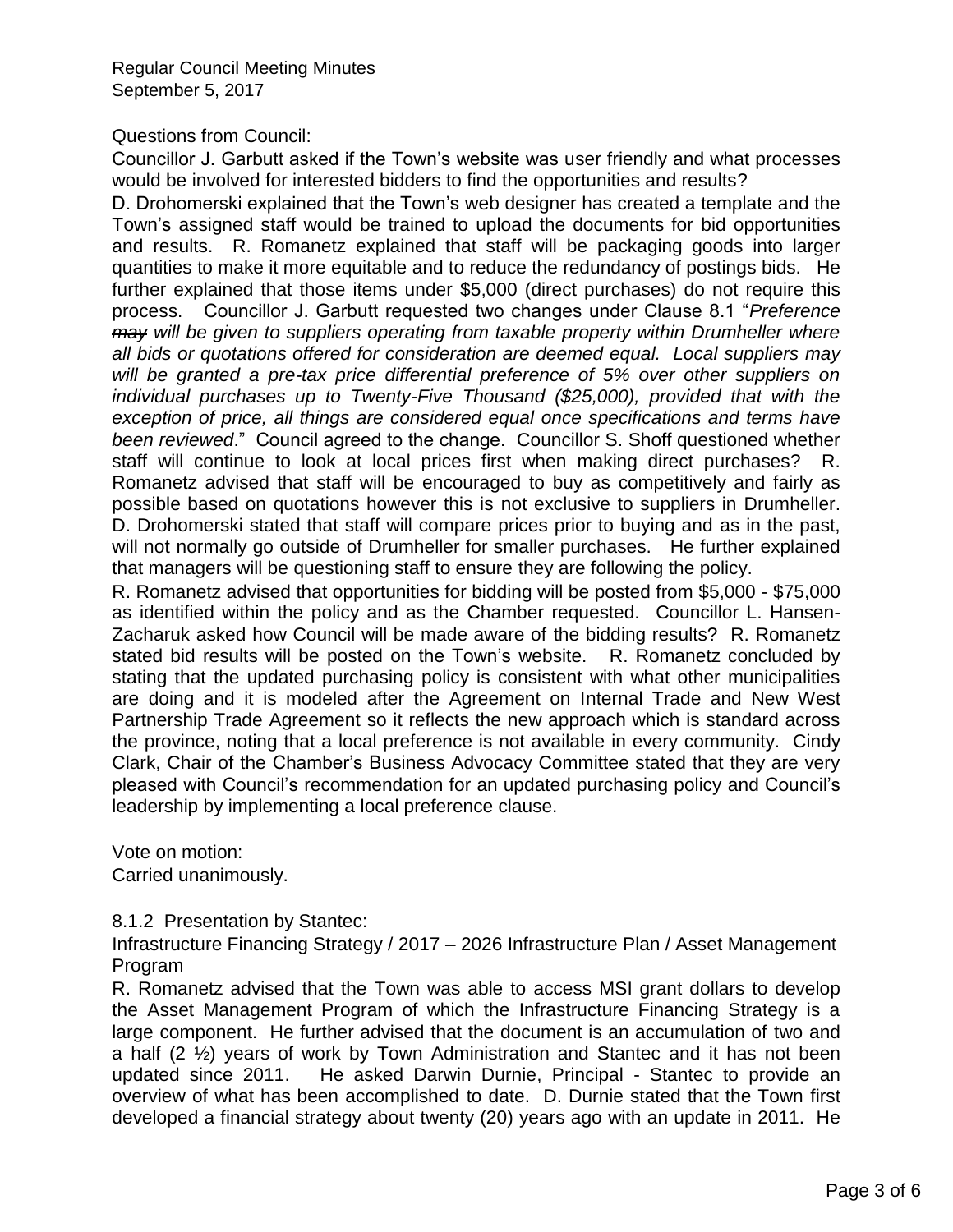explained that updates are needed as it is important that Council have a comprehensive view of the Town's assets and how to fund future infrastructure expenses for the next ten (10) years (2017-2026). He further advised that Drumheller has established an excellent financial position to manage its infrastructure and it is necessary to consider the entire wealth invested in Drumheller's infrastructure and how to fund replacement and / or future capital projects. He explained that the document is not an absolute but provides guidelines for future spending with opportunities for optimization, i.e. replacement strategy on roofing systems, asphalt, etc. He introduced the Stantec team – Lauren Chorney – Bridge Engineer and Asset Management Certified; Dallas Kuzak – Professional Engineer, Land Surveyor and Asset Management Certified; and Bob Jenkins - CLGM and Asset Management Plans and Water Rate Reviews throughout the Province.

Bob Jenkins explained that although the Infrastructure Plan, Strategy and Asset Management Plan go hand in hand, the focus today is the Infrastructure Financing Strategy which looks at whether the Town can fund infrastructure projects without a major impact. He stated that the Infrastructure Plan and the Strategy needs to be reviewed annually in conjunction with each other, looking at four key factors for prioritizing projects: risk; levels of service (public expectation/regulations); inventory (tangible capital assets) and condition. He explained that in February 2017, he along with Town Council, Administration and Stantec reviewed an initial draft of the ten (10) year Infrastructure Plan. He explained that based on an update of the infrastructure plan, the strategy sets out an approach for future funding of infrastructure expenses and identifies target levels for reserves, debt, amount of general revenues and utilities sales revenues that need to be set aside for renewal, upgrading and / or replacement of infrastructure. He further explained that the strategy is dependent on specific program and project grants with the assumption that the grants will be available at the same level for the next ten (10) years. If this is not the case, the infrastructure plan and strategy would have to be revisited. He explained that a portion of operating revenue would be available for non utility infrastructure; for instance, in 2017, \$1.4M from operating revenue would be remaining after the normal operating expenses and debt payments are paid. He explained that the strategy assumes a similar magnitude of funds available in future years with adjustments for retirement of old debt and addition of new debt. Of the \$1.4M, it is proposed that 5% remain with operations for unanticipated expense or operating reserves; 10% for contingency reserve with the remaining 85% for infrastructure projects or reserves and allocated as follows: equipment – 30%; facilities – 25%; streets and roads – 35%; and storm – 10%. In 2026, the overall contingency would be capped at \$4M. He encouraged borrowing for infrastructure expenses in the present low interest rate environment and in consideration of the time value of money; for instance, the methodology of matching infrastructure cost to those who benefit. He further explained that the Town is well below the maximum levels in the Town's borrowing policy. In conclusion, B. Jenkins stated that the strategy focuses primarily on maintaining and / replacing existing infrastructure from 2017 – 2026 in the amount of \$59.9M and does not include funding for major new infrastructure projects.

Questions from Council: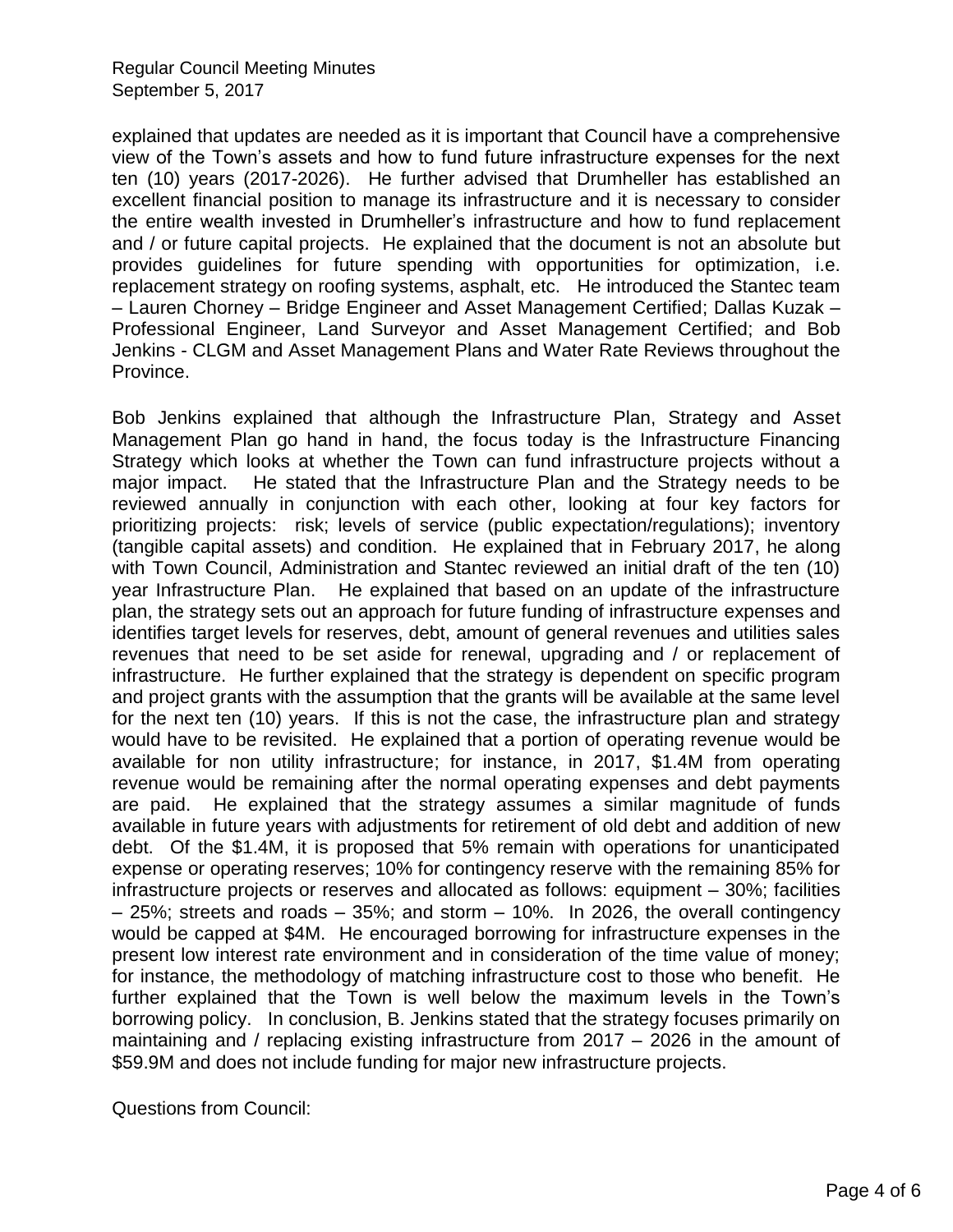Regular Council Meeting Minutes September 5, 2017

Councillor T. Zariski asked how Drumheller compares with other communities in terms of being able to finance infrastructure projects? B. Jenkins stated that every municipality has different circumstances, noting that when looking at Drumheller's compared to other municipalities, although Drumheller does not have much growth, Drumheller is in good shape financially with good reserve dollars and a plan / strategy that takes into account future infrastructure needs. He advised that a community that is within 40% of legislative debt limit is in good shape. Councillor J. Garbutt asked who is responsible for grant researching? R. Romanetz explained that he receives R. Romanetz explained that he receives communiqués from FCM, AUMA and various government departments and if applicable, these opportunities for grant dollars are discussed with the Management Team and when additional information is required, the Town would bring in a consultant.

In conclusion, D. Durnie stated that whether the viewpoint of the document is optimistic or pessimistic, the document serves as a tool for a number of reasons; to influence the government for grants; to review cash flow for borrowing requirements; to be aware of the impact of debt; to provide for good stewardship and for prioritization of future infrastructure needs. R. Romanetz advised that two flood mitigation grant applications are being prepared that will be tied together – one to the Province and one to the Federal government. If successful, the Federal government will fund 50% of the projects and Drumheller shouldn't have to contribute any dollars. He further advised that it is a working document that provides leadership in how Drumheller will fund future infrastructure projects and is based on assumptions. He further noted that if the priorities / the environment change, Council will review the document annually to make sure programs are still relevant, and if assumptions are not valid they can be corrected. He further noted that contingencies for operational and capital are built into the document for unforeseen occurrences.

#### 8.1.3 RFD – 2017 Infrastructure Financing Strategy

R. Romanetz advised that further to the presentation today by Stantec, the strategy outlines the Town's long term capital reinvestment needs as well as the sources of funding for the capital requirements. He further advised that if approved, the strategy will become the primary planning document for future annual capital budgets. Administration is recommending that the 2017 Infrastructure Financing Strategy be approved as presented.

**MO2017.112** Zariski, Shoff approve the 2017 Infrastructure Financing Strategy as presented. Carried unanimously.

- **8.2. DIRECTOR OF INFRASTRUCTURE SERVICES**
- **8.3. DIRECTOR OF CORPORATE SERVICES**
- **8.4. DIRECTOR OF COMMUNITY SERVICES**
- **8.5 DIRECTOR OF PROTECTIVE SERVICES**